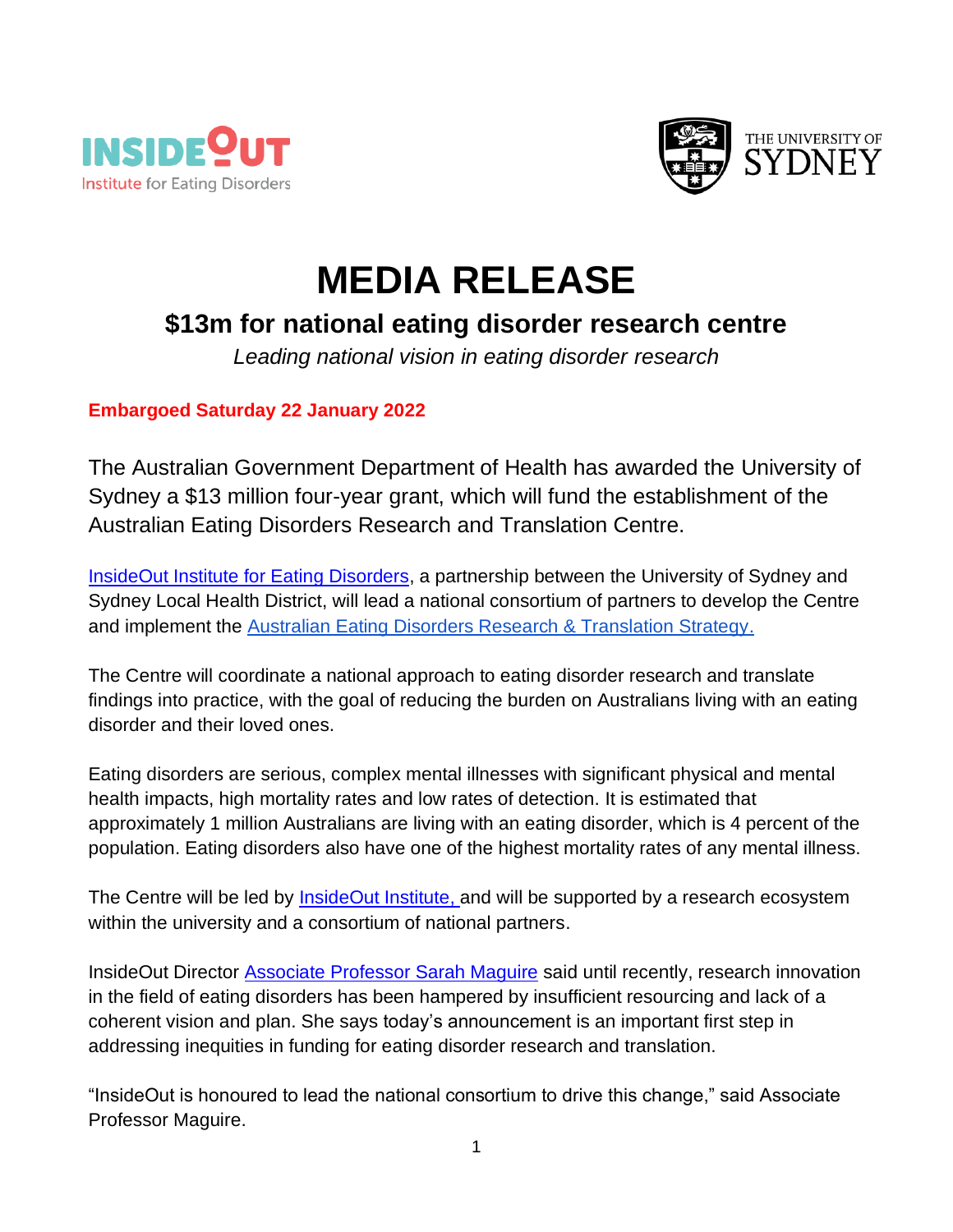"This announcement is about the future. It's about supporting and enabling much-needed scientific breakthroughs that help prevent illness, that get people better and ensure our treatments don't inadvertently cause harm."

Major University of Sydney partners in the research ecosystem include the Charles Perkins Centre, Brain and Mind Centre, Lambert Initiative, Sydney Policy Lab, the Faculty of Medicine and Health and the Faculty of Science.

Professor Stephen Simpson, Academic Director of the [Charles Perkins Centre,](https://www.sydney.edu.au/charles-perkins-centre/) said:

"Having the Australian Eating Disorder Research and Translation Centre based at the Charles Perkins Centre with colleagues at InsideOut Institute and in collaboration with the Brain and Mind Centre and the Faculties of Medicine and Health and Science represents a major step in our rich multidisciplinary strategy at the University of Sydney to address the enormous challenges to health and wellbeing posed by disordered eating."

Professor Patrick McGorry, executive director of [Orygen,](https://www.orygen.org.au/) which will be a lead partner in the national consortium said:

"The award of this Research Grant to the University of Sydney and partners, including Orygen, to support a long overdue wave of innovation and research in eating disorders could not have come at a more critical time with a new surge in eating disorders during the pandemic.

"Orygen is delighted to have the opportunity to work in a collaborative partnership with Inside Out at the University of Sydney to create a fresh approach to the understanding, prevention and treatment of eating disorders."

"We are very grateful to the Federal government for devoting vital new research funding to this neglected public health priority."

Professor Ian Hickie, co-director of the [Brain and Mind Centre](https://www.sydney.edu.au/brain-mind/) said there is an urgent need for really novel and truly innovative research that can save lives that are otherwise lost or ruined by these devastating disorders.

"This Centre will strive for major breakthroughs, with particular emphasis on those interventions that can be delivered early in the course of illness, at scale, and lead to sustained recovery."

InsideOut Director Professor [Stephen Touyz](https://insideoutinstitute.org.au/team/professor-stephen-touyz) said the Australian Government should be commended for this investment.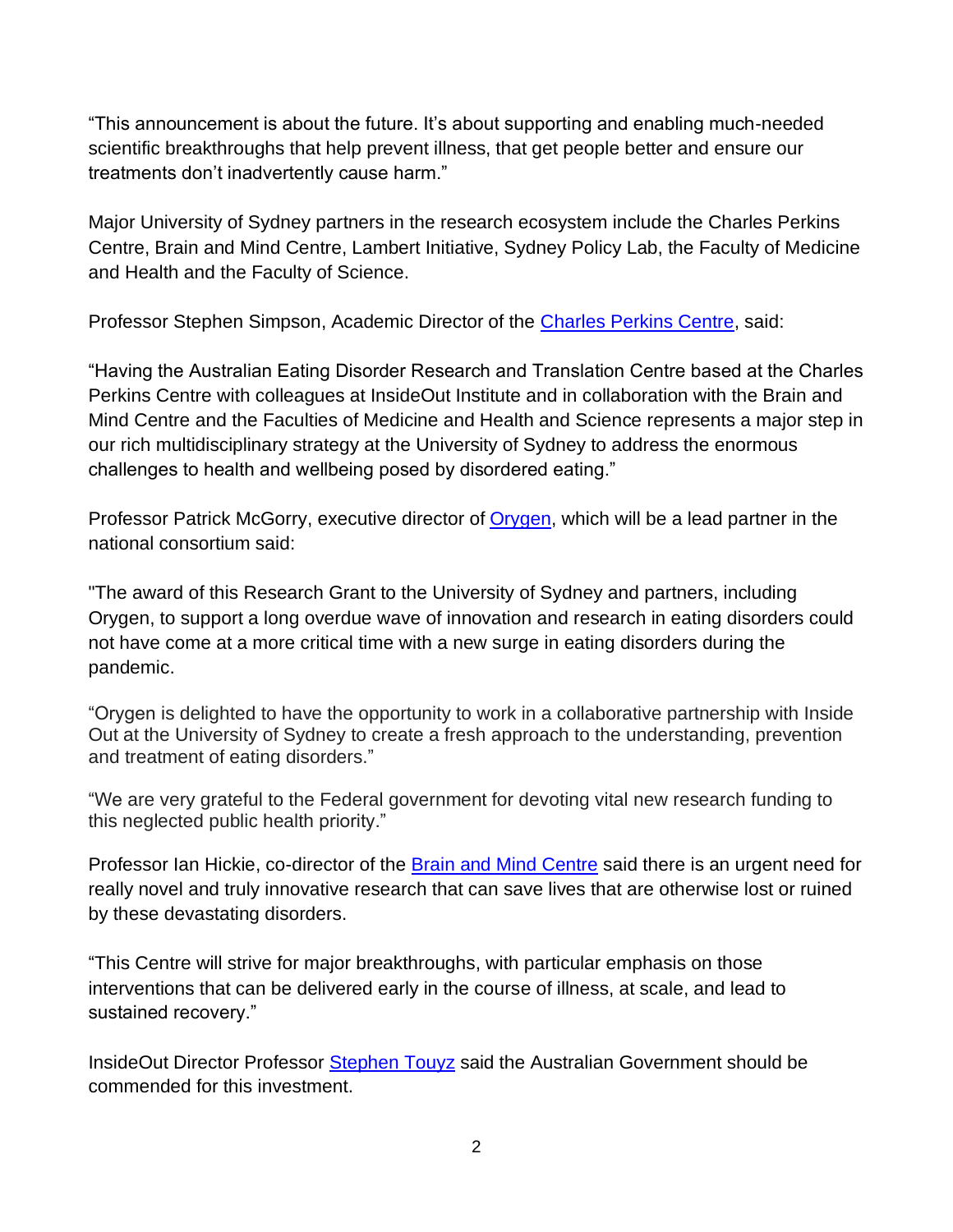"For the first time, this centre will bring together the country's leading researchers to develop an integrated research agenda to transform the lives of those with the lived experience of an eating disorder. This initial funding is an important start."

Professor Ian Caterson, Clinical Director, Sydney Local Health District, welcomes the initiative.

"Eating disorders are complex diseases and produce much distress and illness in those who suffer them - and their families and carers. They produce a range of mental health, social and medical issues and are seen by many in health as difficult to treat.

"This initiative will help Sydney Local Health District and the University of Sydney continue to develop an effective, strong integrated care model which tackles the range of issues those with eating disorders can experience and make equitable, accessible care available to many more."

All of the Centre's activities will be informed by people with lived experience of eating disorders and with Aboriginal & Torres Strait Islander peoples.

"I feel honoured to have been asked to co-Lead the Lived Experience Program workstream, which InsideOut is proposing. The Lived Experience Program that will work across all aspects of the Centre, including governance committees, all workstreams, and all research areas, is ground-breaking," said Shannon Calvert, lived experience advisor at InsideOut Institute.

The Centre's governance structure will include a governing council led by independent Chair Ms Robyn Kruk AO, an executive working party, and a scientific committee which will design a transparent and robust process for the funding of research trials. It will also be informed by an international expert advisory group comprising world-leading eating disorder researchers and innovative thinkers.

National partners include Orygen, Latrobe University, Monash University, Monash Biomedicine Discovery Institute, Australian National University, Deakin University, Black Dog Institute, University of Western Australia, University of Queensland (Institute for Molecular Bioscience) and QIMR Berghofer Medical Research Institute.

## **To interview Associate Professor Sarah Maguire or Professor Stephen Touyz, contact:**

**Juanita Nantes M:** 0434 890 694 | **E:** comms@insideoutinstitute.org.au **Ivy Shih M:** 0439160475 | **E:** ivy.shih@sydney.edu.au

*The InsideOut Institute – a collaboration between Sydney Local Health District and the University of Sydney's Charles Perkins Centre – aims to ensure every Australian living with*